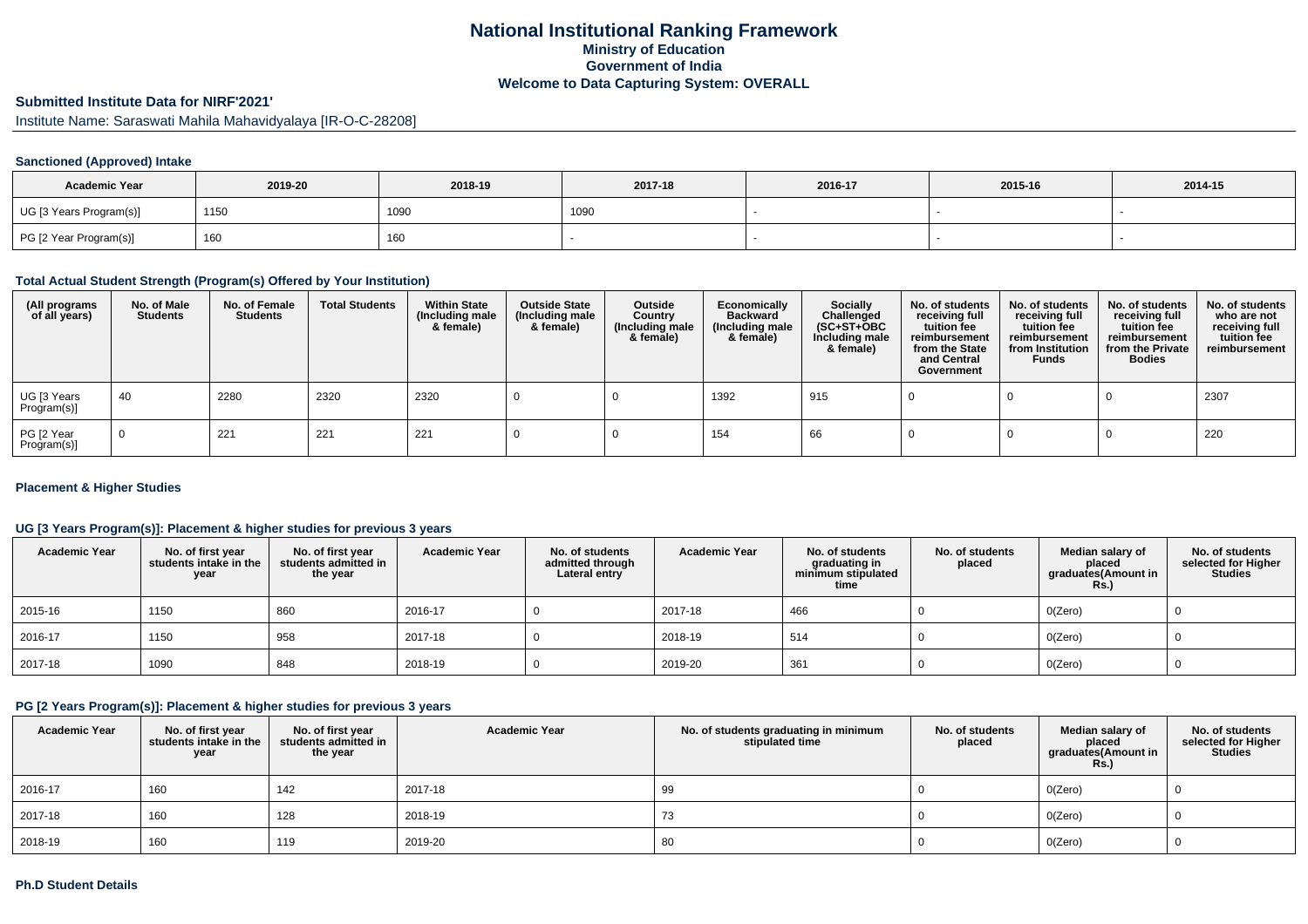| Ph.D (Student pursuing doctoral program till 2019-20 Students admitted in the academic year 2020-21 should not be entered here.) |                       |         |         |  |  |  |
|----------------------------------------------------------------------------------------------------------------------------------|-----------------------|---------|---------|--|--|--|
|                                                                                                                                  | <b>Total Students</b> |         |         |  |  |  |
| Full Time                                                                                                                        |                       |         |         |  |  |  |
| Part Time                                                                                                                        |                       |         |         |  |  |  |
| No. of Ph.D students graduated (including Integrated Ph.D)                                                                       |                       |         |         |  |  |  |
|                                                                                                                                  | 2019-20               | 2018-19 | 2017-18 |  |  |  |
| Full Time                                                                                                                        |                       |         |         |  |  |  |
| Part Time                                                                                                                        |                       |         |         |  |  |  |

## **Financial Resources: Utilised Amount for the Capital expenditure for previous 3 years**

| <b>Academic Year</b>                                                                                 | 2019-20                                                                 | 2018-19                                                           | 2017-18                                                             |  |  |  |  |
|------------------------------------------------------------------------------------------------------|-------------------------------------------------------------------------|-------------------------------------------------------------------|---------------------------------------------------------------------|--|--|--|--|
|                                                                                                      | <b>Utilised Amount</b>                                                  | <b>Utilised Amount</b>                                            | <b>Utilised Amount</b>                                              |  |  |  |  |
| Annual Capital Expenditure on Academic Activities and Resources (excluding expenditure on buildings) |                                                                         |                                                                   |                                                                     |  |  |  |  |
| Library                                                                                              | 60668 (SIXSTY THOUSAND SIX HUNDRED SIXTY EIGHT)                         | 83794 (EIGHTY THREE THOUSAND SEVEN HUNDRED<br>NINETY FOUR)        | 42164 (FORTY TWO THOUSAND ONE HUNDRED SIXTY<br>FOUR)                |  |  |  |  |
| New Equipment for Laboratories                                                                       | 372200 (THREE LAKH SEVENTY TWO THOUSAND TWO<br>HUNDRED)                 | 468142 (FOUR LAKH SIXTY EIGHT THOUSAND ONE<br>HUNDRED FORTY FOUR) | 381796 (THREE LEKH EIGHTY ONE THOUSAND SEVEN<br>HUNDRED NINETY SIX) |  |  |  |  |
| <b>Engineering Workshops</b>                                                                         | $0$ (ZERO)                                                              | $0$ (ZERO)                                                        | $0$ (ZERO)                                                          |  |  |  |  |
| Other expenditure on creation of Capital Assets (excluding<br>expenditure on Land and Building)      | 1892731 (EIGHTEEN LAKH NINETY TWO THOUSAND<br>SEVEN HUNDRED THIRTY ONE) | 311208 (THREE LAKH ELEVEN THOUSAND TWO<br><b>HUNDRED EIGHT)</b>   | 4726042 (FORTY SEVEN TWENTY SIX THOUSAND FORTY<br>TWO)              |  |  |  |  |

# **Financial Resources: Utilised Amount for the Operational expenditure for previous 3 years**

| <b>Academic Year</b>                                                                                                                                                                            | 2019-20                                                                       | 2018-19                                                                                  | 2017-18                                                            |  |  |  |  |
|-------------------------------------------------------------------------------------------------------------------------------------------------------------------------------------------------|-------------------------------------------------------------------------------|------------------------------------------------------------------------------------------|--------------------------------------------------------------------|--|--|--|--|
|                                                                                                                                                                                                 | <b>Utilised Amount</b>                                                        | <b>Utilised Amount</b>                                                                   | <b>Utilised Amount</b>                                             |  |  |  |  |
| <b>Annual Operational Expenditure</b>                                                                                                                                                           |                                                                               |                                                                                          |                                                                    |  |  |  |  |
| Salaries (Teaching and Non Teaching staff)                                                                                                                                                      | 63971610 (SIX CRORE THIRTY NINE LAKH SEVENTY ONE<br>THOUSAND SIX HUNDRED TEN) | 47484262 (FOUR CRORE SEVENTY FOUR LAKH EIGHTY<br>FOUR THOUSAND TWENTY HUNDRED SIXTY TWO) | 45920098 (FOUR CRORE FIFTY NINE LAKH TWO<br>THOUSAND NINTY EIGHT)  |  |  |  |  |
| Maintenance of Academic Infrastructure or consumables and<br>other running expenditures (excluding maintenance of hostels<br>and allied services, rent of the building, depreciation cost, etc) | 2712749 (TWENTY SEVEN LAKH TWELVE THOUSAND<br>SEVEN HUNDRED FORTY NINE)       | 1115885 (ELEVEN LAKH FIFTEEN THOUSAND EIGHT<br>HUNDRED EIGHTY FIVE)                      | 5641312 (FIFTY SIX LAKH FORTYONE THOUSAND THREE<br>HUNDRED TWELVE) |  |  |  |  |
| Seminars/Conferences/Workshops                                                                                                                                                                  | $0$ (ZERO)                                                                    | $0$ (ZERO)                                                                               | 0 (ZERO)                                                           |  |  |  |  |

#### **IPR**

| Calendar year            | 2019 | 2018 | 2017 |
|--------------------------|------|------|------|
| No. of Patents Published |      |      |      |
| No. of Patents Granted   |      |      |      |

## **Sponsored Research Details**

| the property of the control of the control of the control of the control of the control of<br><b>Financial Year</b> | 2019-20 | 2018-19 | 2017-18 |
|---------------------------------------------------------------------------------------------------------------------|---------|---------|---------|
|---------------------------------------------------------------------------------------------------------------------|---------|---------|---------|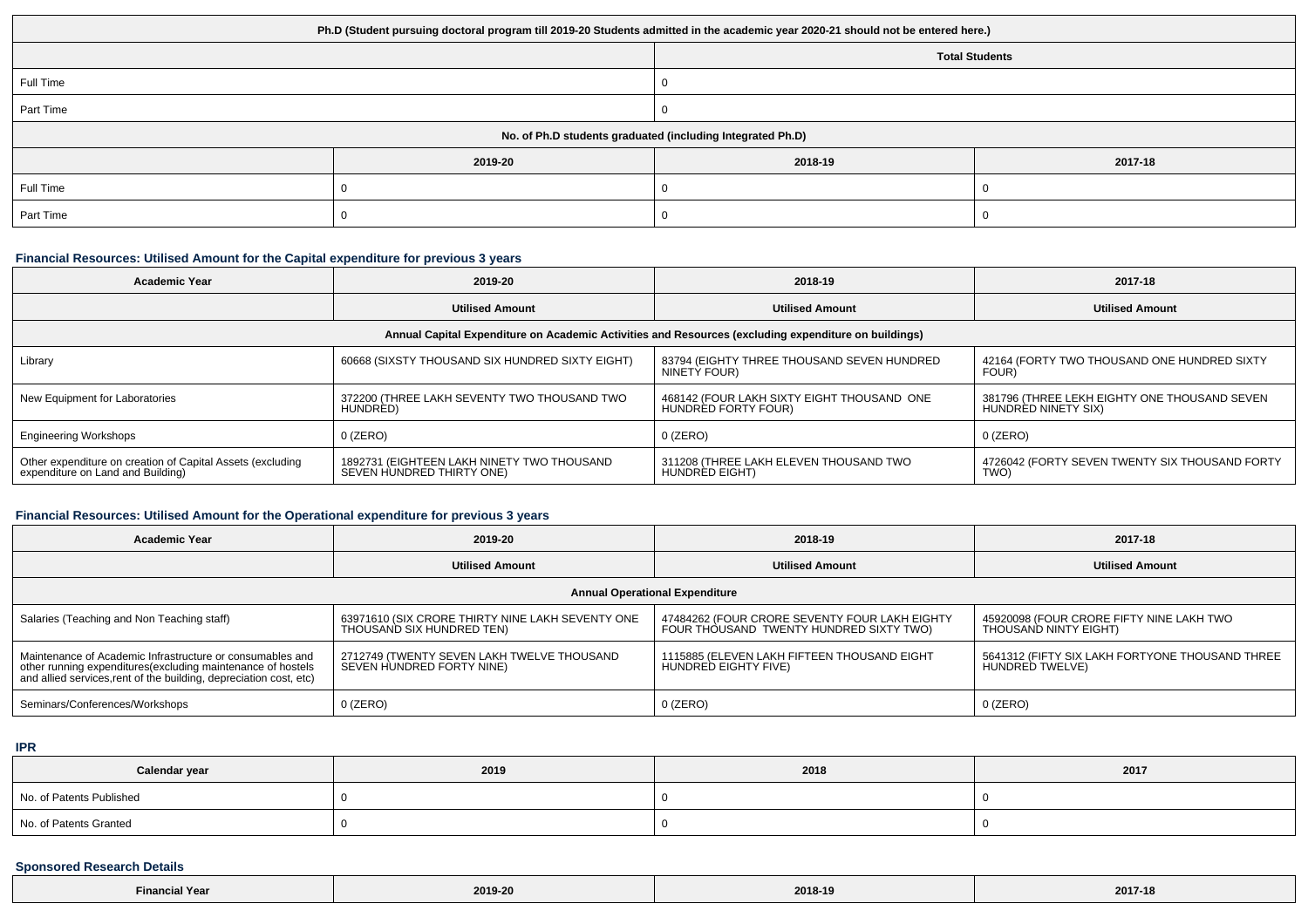| Total no. of Sponsored Projects          |      |      |      |
|------------------------------------------|------|------|------|
| Total no. of Funding Agencies            |      |      |      |
| Total Amount Received (Amount in Rupees) |      |      |      |
| Amount Received in Words                 | Zero | Zero | Zero |

## **Consultancy Project Details**

| <b>Financial Year</b>                    | 2019-20 | 2018-19 | 2017-18 |
|------------------------------------------|---------|---------|---------|
| Total no. of Consultancy Projects        |         |         |         |
| Total no. of Client Organizations        |         |         |         |
| Total Amount Received (Amount in Rupees) |         |         |         |
| Amount Received in Words                 | Zero    | Zero    | Zero    |

## **Executive Development Program/Management Development Programs**

| <b>Financial Year</b>                                                             | 2019-20        | 2018-19 | 2017-18 |
|-----------------------------------------------------------------------------------|----------------|---------|---------|
| Total no. of Executive Development Programs/ Management<br>Development Programs   | $\overline{0}$ |         |         |
| Total no. of Participants                                                         |                |         |         |
| Total Annual Earnings (Amount in Rupees)(Excluding Lodging<br>& Boarding Charges) | ΙO             |         |         |
| Total Annual Earnings in Words                                                    | Zero           | Zero    | Zero    |

## **PCS Facilities: Facilities of physically challenged students**

| 1. Do your institution buildings have Lifts/Ramps?                                                                                                        | Yes, more than 80% of the buildings |
|-----------------------------------------------------------------------------------------------------------------------------------------------------------|-------------------------------------|
| 2. Do your institution have provision for walking aids, includingwheelchairs and transportation from one building to another for<br>handicapped students? | Yes                                 |
| 3. Do your institution buildings have specially designed toilets for handicapped students?                                                                | Not available                       |

### **Accreditation**

## **NBA Accreditation**

| 1. Does your institute have a valid NBA Accreditation? | <b>NC</b> |
|--------------------------------------------------------|-----------|
|--------------------------------------------------------|-----------|

### **NAAC Accreditation**

| 1. Does your institute have a valid NAAC Accreditation? |  | <b>YES</b> |             |  |  |  |
|---------------------------------------------------------|--|------------|-------------|--|--|--|
| Valid from                                              |  | Valid upto | <b>CGPA</b> |  |  |  |
| 25-05-2016<br>24-05-2021                                |  |            | 2.51        |  |  |  |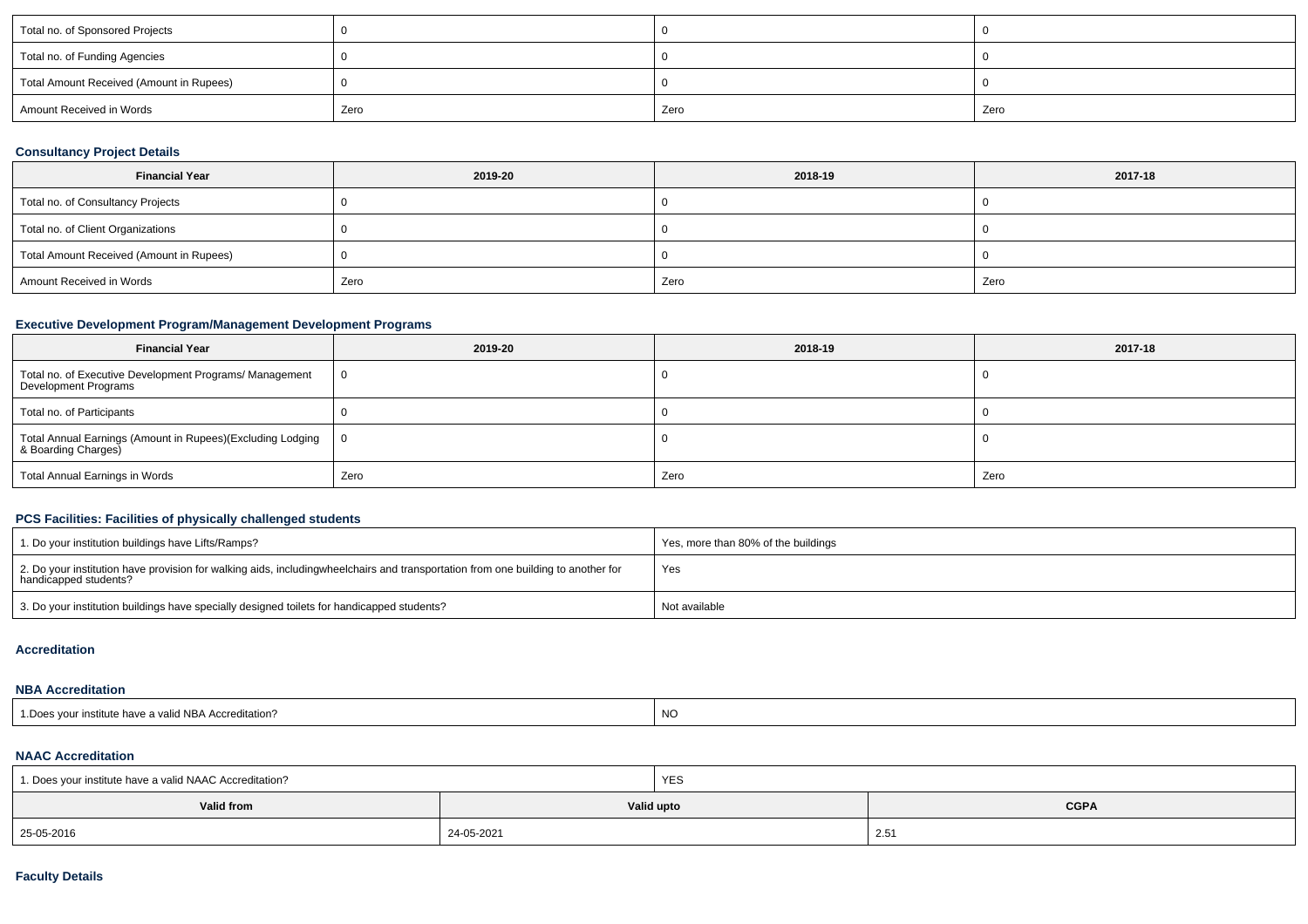| Srno            | Name                   | Age | Designation                                         | Gender | Qualification | Experience (In<br>Months) | <b>Is Associated</b><br><b>Last Year</b> | <b>Currently</b><br>working with<br>institution? | <b>Joining Date</b> | <b>Leaving Date</b>      | <b>Association type</b> |
|-----------------|------------------------|-----|-----------------------------------------------------|--------|---------------|---------------------------|------------------------------------------|--------------------------------------------------|---------------------|--------------------------|-------------------------|
| $\overline{1}$  | dolly                  | 32  | Assistant<br>Professor                              | Female | M.COM         | 20                        | Yes                                      | Yes                                              | 01-07-2019          | Ξ.                       | Adhoc /<br>Contractual  |
| $\overline{2}$  | Dr Aarti               | 39  | Assistant<br>Professor                              | Female | Ph.D          | 196                       | Yes                                      | Yes                                              | 04-08-2014          | Ξ.                       | Regular                 |
| $\mathbf{3}$    | Dr Anita Kaushik       | 55  | Dean / Principal /<br>Director / Vice<br>Chancellor | Female | Ph.D          | 396                       | Yes                                      | Yes                                              | 15-07-1989          | --                       | Regular                 |
| $\overline{4}$  | Dr Asha Dahiya         | 54  | Associate<br>Professor                              | Female | Ph.D          | 380                       | Yes                                      | Yes                                              | 01-12-1989          | --                       | Regular                 |
| $5\phantom{.0}$ | Dr Laxmi Gupta         | 51  | Associate<br>Professor                              | Female | Ph.D          | 360                       | Yes                                      | Yes                                              | 25-11-1991          | --                       | Regular                 |
| 6               | Dr Neha Sharma         | 35  | Assistant<br>Professor                              | Female | Ph.D          | 55                        | Yes                                      | Yes                                              | 19-08-2014          | --                       | Adhoc /<br>Contractual  |
| $\overline{7}$  | Dr Nisha Devi          | 30  | Lecturer                                            | Female | <b>NET</b>    | 54                        | Yes                                      | Yes                                              | 10-08-2014          | --                       | Adhoc /<br>Contractual  |
| 8               | Dr Promila<br>Bhardwaj | 54  | Associate<br>Professor                              | Female | Ph.D          | 396                       | Yes                                      | Yes                                              | 02-08-1989          | --                       | Regular                 |
| 9               | Dr Rani Devi           | 44  | Assistant<br>Professor                              | Female | Ph.D          | 168                       | Yes                                      | Yes                                              | 18-07-2008          | --                       | Regular                 |
| 10              | Dr Reena Singh         | 40  | Lecturer                                            | Female | Ph.D          | 90                        | Yes                                      | Yes                                              | 20-07-2010          | --                       | Adhoc /<br>Contractual  |
| 11              | Dr Rekha               | 34  | Lecturer                                            | Female | Ph.D          | 90                        | Yes                                      | Yes                                              | 08-10-2010          | --                       | Adhoc /<br>Contractual  |
| 12              | Dr Savita<br>Manchanda | 53  | Associate<br>Professor                              | Female | Ph.D          | 384                       | Yes                                      | Yes                                              | 01-08-1990          | --                       | Regular                 |
| 13              | Dr Sonia Bhardwaj      | 42  | Assistant<br>Professor                              | Female | Ph.D          | 106                       | Yes                                      | Yes                                              | 11-09-2013          | --                       | Regular                 |
| 14              | Dr Suchi Diwan         | 34  | Assistant<br>Professor                              | Female | Ph.D          | 63                        | Yes                                      | Yes                                              | 16-08-2013          | --                       | Adhoc /<br>Contractual  |
| 15              | Dr Sushma              | 37  | Lecturer                                            | Female | Ph.D          | 140                       | Yes                                      | Yes                                              | 28-01-2013          | --                       | Adhoc /<br>Contractual  |
| 16              | Ms Amarwati            | 41  | Lecturer                                            | Female | M.A           | 80                        | Yes                                      | Yes                                              | 25-01-2012          | --                       | Adhoc /<br>Contractual  |
| 17              | Ms Amrita              | 32  | Lecturer                                            | Female | M. Phil       | 81                        | Yes                                      | Yes                                              | 18-07-2011          | --                       | Adhoc /<br>Contractual  |
| 18              | Ms Amrita<br>Aggrawal  | 32  | Assistant<br>Professor                              | Female | <b>NET</b>    | 106                       | Yes                                      | Yes                                              | 11-09-2013          | $\overline{\phantom{a}}$ | Regular                 |
| 19              | Ms Anju Sorout         | 32  | Lecturer                                            | Female | M.Sc.         | 72                        | Yes                                      | Yes                                              | 21-10-2012          | Ξ.                       | Adhoc /<br>Contractual  |
| 20              | Ms Asha Kalra          | 43  | Lecturer                                            | Female | M.Sc.         | 45                        | Yes                                      | Yes                                              | 28-07-2015          | $\overline{\phantom{a}}$ | Adhoc /<br>Contractual  |
| 21              | Ms Babita              | 28  | Lecturer                                            | Female | M.Sc.         | 54                        | Yes                                      | Yes                                              | 22-07-2015          | $\sim$                   | Adhoc /<br>Contractual  |
| 22              | Ms Babita              | 33  | Lecturer                                            | Female | M.COM         | 65                        | Yes                                      | Yes                                              | 02-06-2013          | --                       | Adhoc /<br>Contractual  |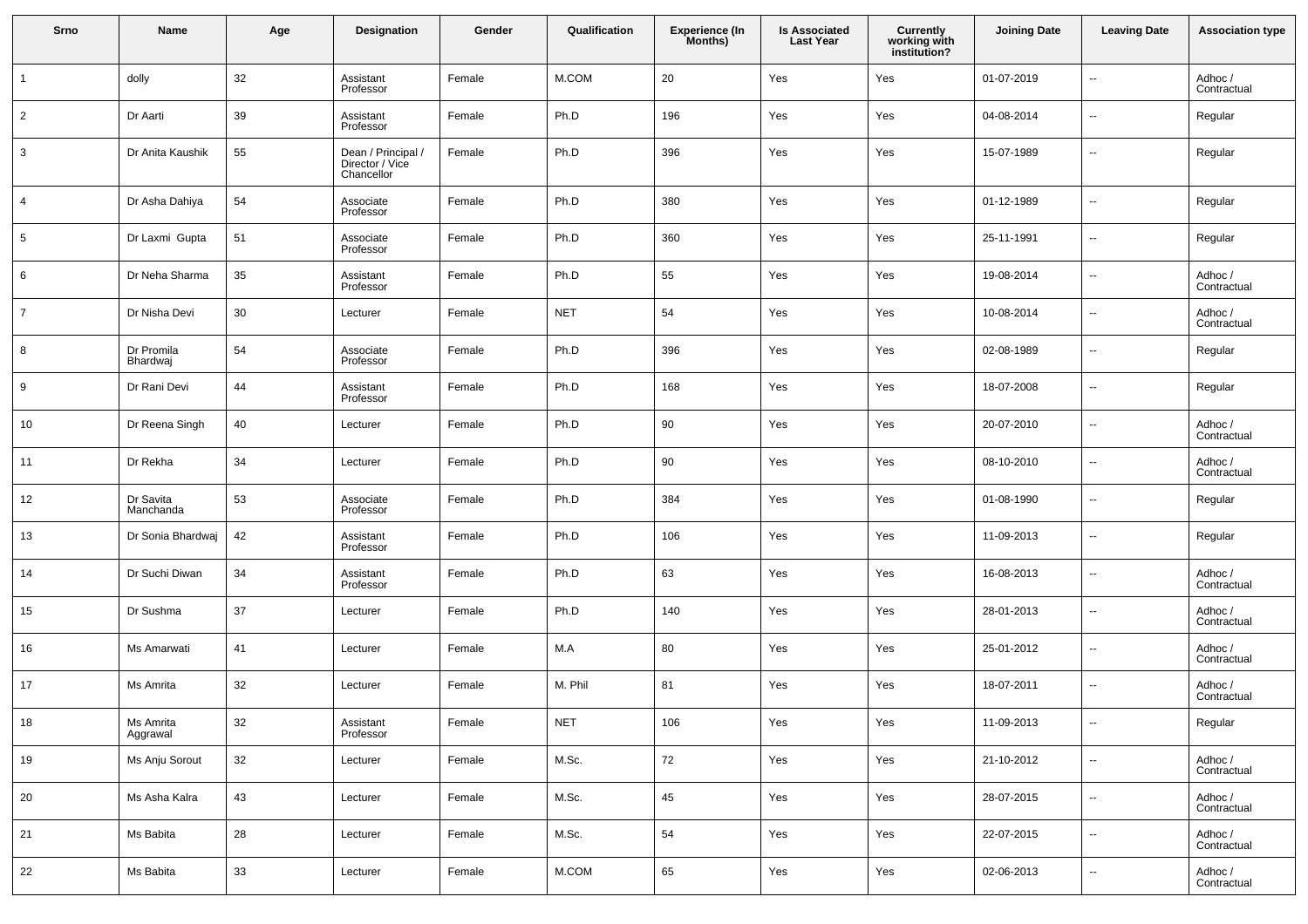| 23 | Ms Bharti            | 29     | Lecturer               | Female | M.Sc.      | 50  | Yes | Yes | 01-01-2015 | $\overline{\phantom{a}}$ | Adhoc /<br>Contractual |
|----|----------------------|--------|------------------------|--------|------------|-----|-----|-----|------------|--------------------------|------------------------|
| 24 | Ms Bhavna            | 29     | Lecturer               | Female | <b>MCA</b> | 60  | Yes | Yes | 08-08-2014 | $\overline{\phantom{a}}$ | Adhoc /<br>Contractual |
| 25 | Ms Bijendri          | 36     | Lecturer               | Female | M.Sc.      | 54  | Yes | Yes | 16-10-2014 | $\sim$                   | Adhoc /<br>Contractual |
| 26 | Ms Chanchal<br>Rawat | 29     | Lecturer               | Female | M.Sc.      | 63  | Yes | Yes | 06-09-2013 | $\overline{\phantom{a}}$ | Adhoc /<br>Contractual |
| 27 | Ms Deepmala          | 30     | Lecturer               | Female | M. Phil    | 90  | Yes | Yes | 23-07-2011 | $\sim$                   | Adhoc /<br>Contractual |
| 28 | Ms Hemlata           | 34     | Lecturer               | Female | M. Phil    | 90  | Yes | Yes | 28-02-2011 | $\overline{\phantom{a}}$ | Adhoc /<br>Contractual |
| 29 | Ms Jyoti Sharma      | 35     | Lecturer               | Female | <b>MBA</b> | 72  | Yes | Yes | 01-09-2012 | $\sim$                   | Adhoc /<br>Contractual |
| 30 | Ms Kamlesh<br>Kumari | 52     | Lecturer               | Female | M.A        | 200 | Yes | Yes | 01-07-1997 | $\overline{\phantom{a}}$ | Adhoc /<br>Contractual |
| 31 | Ms Lalita            | 28     | Lecturer               | Female | M.Sc.      | 54  | Yes | Yes | 18-07-2014 | $\sim$                   | Adhoc /<br>Contractual |
| 32 | Ms Mamta             | 33     | Lecturer               | Female | <b>MCA</b> | 75  | Yes | Yes | 01-02-2012 | $\overline{\phantom{a}}$ | Adhoc /<br>Contractual |
| 33 | Ms Mitlesh Gupta     | 55     | Associate<br>Professor | Female | M. Phil    | 396 | Yes | Yes | 15-07-1989 | $\overline{\phantom{a}}$ | Regular                |
| 34 | Ms Neelam            | 42     | Lecturer               | Female | <b>NET</b> | 54  | Yes | Yes | 04-08-2014 | $\sim$                   | Adhoc /<br>Contractual |
| 35 | Ms Neeraj Verma      | 45     | Lecturer               | Female | M. Phil    | 45  | Yes | Yes | 25-07-2016 | $\overline{\phantom{a}}$ | Adhoc /<br>Contractual |
| 36 | Ms Niraj             | 30     | Lecturer               | Female | M.A        | 60  | Yes | Yes | 01-08-2014 | $\sim$                   | Adhoc /<br>Contractual |
| 37 | Ms Parul             | 29     | Lecturer               | Female | <b>MCA</b> | 45  | Yes | Yes | 20-08-2015 | $\overline{\phantom{a}}$ | Adhoc /<br>Contractual |
| 38 | Ms Parul Jain        | 40     | Lecturer               | Female | M.A        | 50  | Yes | Yes | 07-01-2015 | $\sim$                   | Adhoc /<br>Contractual |
| 39 | Ms Pinky<br>Sehrawat | 28     | Lecturer               | Female | M.Sc.      | 50  | Yes | Yes | 24-07-2015 | $\overline{\phantom{a}}$ | Adhoc /<br>Contractual |
| 40 | Ms Poonam<br>Chhabra | 38     | Lecturer               | Female | M.COM      | 70  | Yes | Yes | 09-09-2013 | $\overline{\phantom{a}}$ | Adhoc /<br>Contractual |
| 41 | Ms Poonam<br>Sharma  | 30     | Lecturer               | Female | M.COM      | 57  | Yes | Yes | 21-07-2015 | $\overline{\phantom{a}}$ | Adhoc /<br>Contractual |
| 42 | Ms Preeti Dagar      | $33\,$ | Lecturer               | Female | M.Sc.      | 81  | Yes | Yes | 22-07-2011 | $\overline{\phantom{a}}$ | Adhoc /<br>Contractual |
| 43 | Ms Ravita Jain       | 43     | Lecturer               | Female | <b>NET</b> | 90  | Yes | Yes | 29-07-2010 | $\overline{\phantom{a}}$ | Adhoc /<br>Contractual |
| 44 | Ms Rekha Dua         | 32     | Lecturer               | Female | <b>MCA</b> | 81  | Yes | Yes | 28-02-2011 | $\overline{\phantom{a}}$ | Adhoc /<br>Contractual |
| 45 | Ms Ruchika Tuli      | 39     | Lecturer               | Female | M. Phil    | 100 | Yes | Yes | 28-08-2008 | $\overline{\phantom{a}}$ | Adhoc /<br>Contractual |